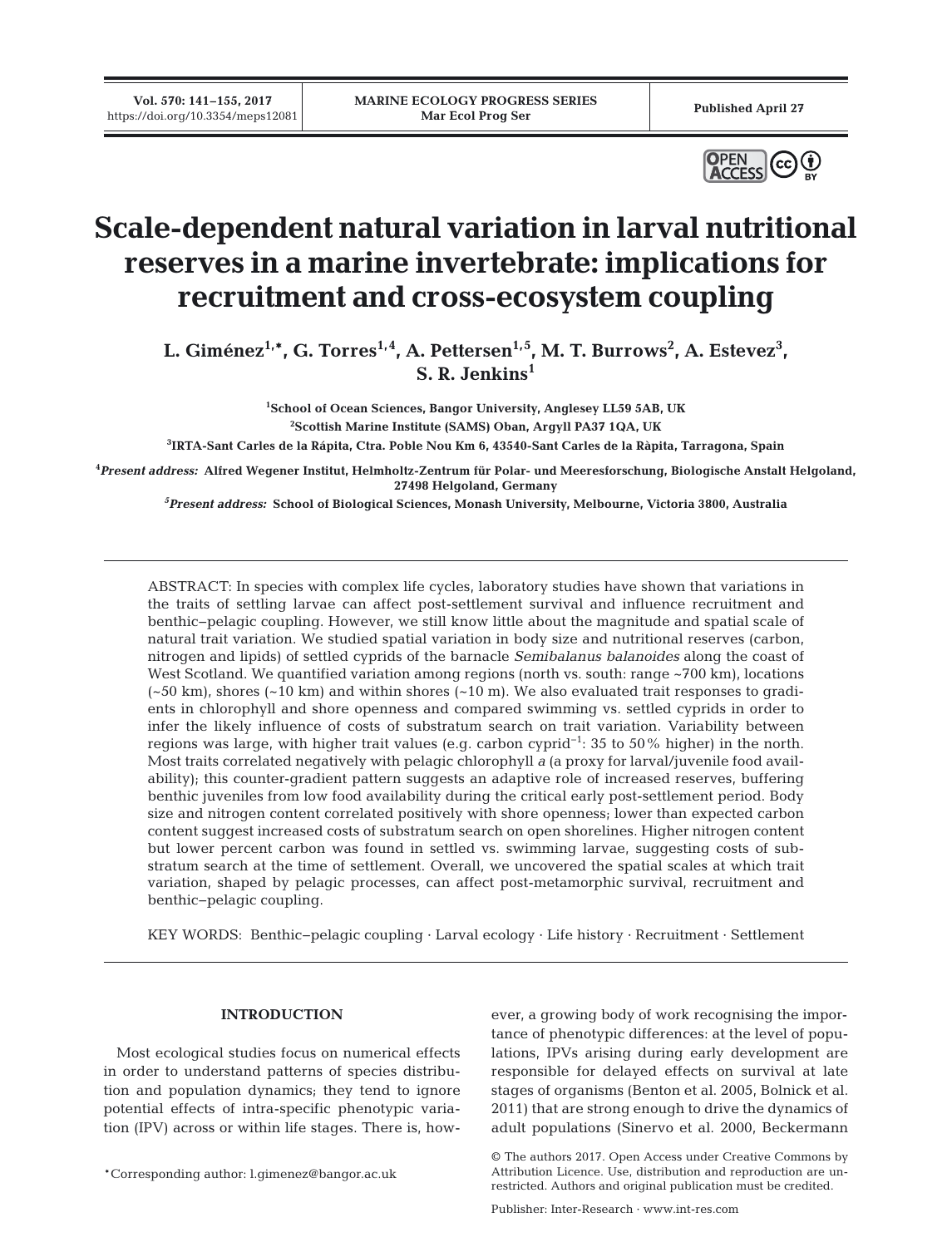et al. 2003, Marshall & Morgan 2011, Van Allen & Rudolf 2015). In addition, at the level of communities, several mechanisms have been identified by which IPV can affect structure or dynamics (Bolnick et al. 2011).

At present, we know that delayed trait-mediated effects originate from phenotypic plastic responses or from phenotypic selection and evolution (Bolnick et al. 2011, Ellner 2013). For instance, laboratory experiments using marine invertebrates have shown that environmental conditions experienced by larval stages modify body size or the level of nutritional reserves of metamorphosing larvae and then affect the performance of post-metamorphic stages (Peche nik et al. 1998, Pechenik 2006, Podolsky & Moran 2006, Marshall & Morgan 2011, Torres et al. 2016). However, these laboratory experiments may have manipulated the larval environment to extreme conditions, thereby creating extreme physiological phenotypes that may be rare under natural conditions. By contrast, we still know little about whether the amount of natural variation in larval nutritional reserves is sufficient to affect post-metamorphic performance (but see Jarrett 2003, Phillips 2006, Giménez 2010, Rey et al. 2016). There are several hurdles hampering our understanding of the effects of larval reserves on recruitment in marine invertebrates. First, variation in larval reserves must be evaluated at multiple scales: variation is expected to be scale-dependent in time and space (McLachlan & Ladle 2011, Sotka 2012, Todd et al. 2012) because it will originate from biotic and abiotic processes operating at a hierarchy of scales (Wiens 1989, Levin 1992, Chave 2013). Second, nutritional reserves must be quantified in tiny larvae that are difficult to collect in sufficient numbers at specific stages of the life cycle. However, if larval reserves are quantified at the appropriate life history transitions, we can increase our understanding of how they affect crossscale as well as cross-habitat processes that are known to affect populations and communities (Menge et al. 2003, Schreiber & Rudolf 2008). At transitions such as metamorphosis, many species undergo habitat shifts as well as changes in dispersal capabilities. For instance, barnacles are representative of organisms connecting populations and ecosystems through dispersive larval stages. Barnacles develop through larval stages that link the coastal ocean with benthic habitats (Roughgarden et al. 1988, Levin 2006). The early larval stages (nauplii) spend ~4 to 5 wk feeding and growing in the coastal-ocean waters while the cyprid non-feeding larvae are specialised to search for, settle and metamorphose on appropriate hard

substratum habitats. The larval pool produced by a population is likely to experience variation in physical and biotic conditions over a wide range of spatial scales. Hence, larval nutritional reserves at the time of colonization of rocky habitats are likely to reflect variation in pelagic conditions, for example in food availability. In addition, the nutritional reserves of settling cyprids depend on the time required to find an appropriate substratum for settlement, as cyprids consume reserves over that period. Cyprid physiological traits can define the settlement success (Tremblay et al. 2007), metamorphic success and early post-metamorphic survival (Thiyagarajan et al. 2005) as well as the number of individuals recruiting to the reproductive cohorts (Torres et al. 2016). Hence, quantifying scale-dependent patterns of nutritional reserves at the time of habitat colonization is critical to understanding causes and ecological consequences of phenotypic variation on recruitment.

Here, we report on variation in nutritional reserves of settling cyprids of the intertidal barnacle *Semiba lanus balanoides* over a wide range of scales (~10 m to >700 km) along the west coast of Scotland (see Fig. 1). We quantified scale-dependent patterns in several metrics of larval nutritional traits (body size, mass, elemental carbon and nitrogen as well as major lipid classes) in newly settled larvae (=colonisers) as a way to identify scales at which phenotypic variation may impact ecological processes. In addition, we ex plored if such patterns would respond to a hierarchy of environmental factors that are likely to affect coloniser traits at different scales. We then analysed the trait responses in the light of existing physiological information in order to infer potential ecological processes driving phenotypic responses. First, we evaluated trait responses to a regional scale gradient in pelagic chlorophyll *a* (chl *a)* (~700 km) on the west coast of Scotland characterised by a decreasing trend from north to south (see Fig. 1). Chl *a* is a proxy for the food (microalgae) available for growth of feeding nauplii and juveniles. We hypothesised that coloniser traits would reflect variations in food availability with increased reserves in the south; other patterns may reflect the prevalence of compensatory adaptive processes. Second, we studied the response of coloniser traits to coastal openness. Coastal openness varies at the shore scale (10 to 50 km) according to the fjordic nature of the Scottish coast. It may indirectly influence coloniser phenotypes by modifying the water column structure and environmental conditions during feeding stages, or by changing the time invested in searching for a suitable settlement site. For example, in fjords, non-feeding larvae should quickly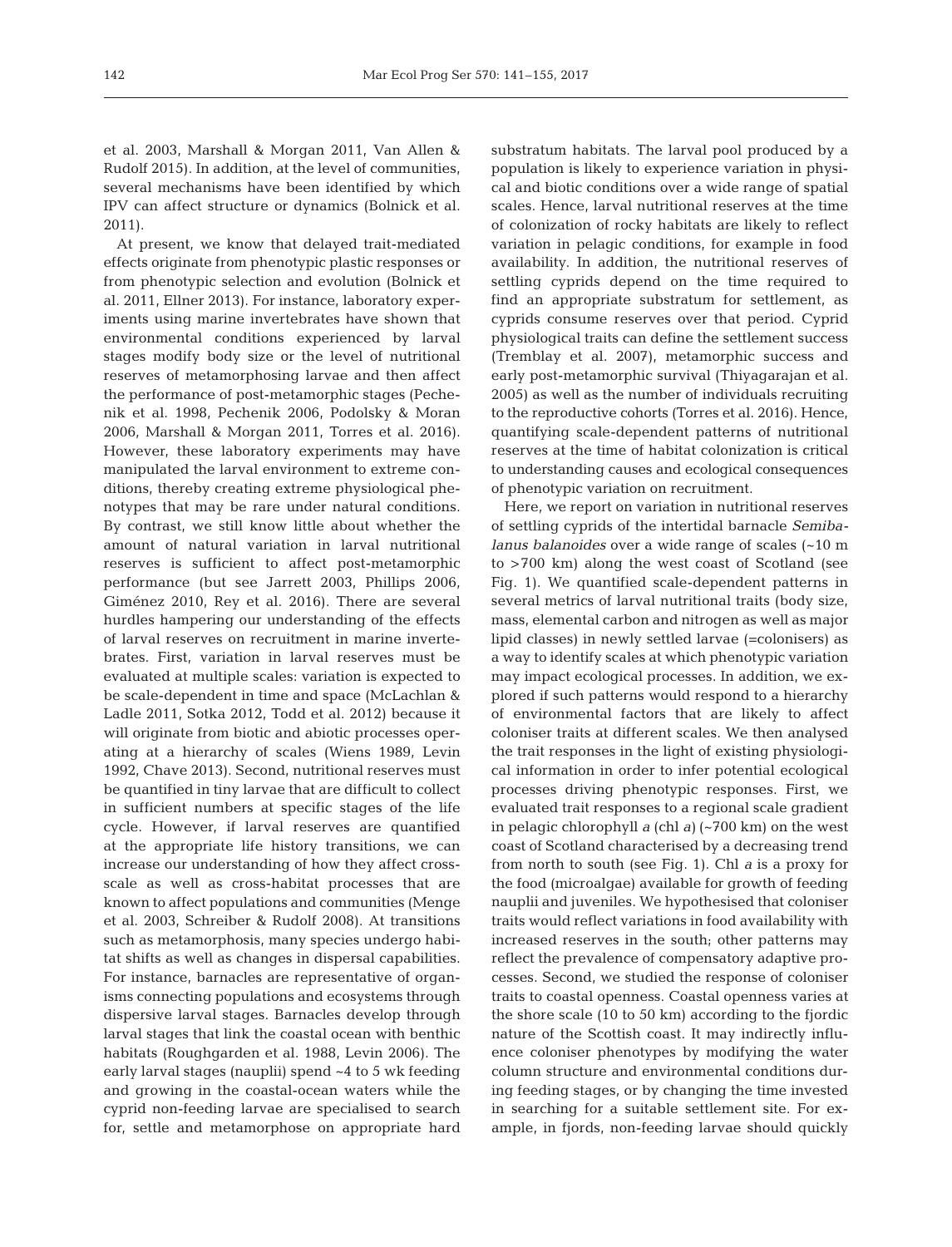reach any surrounding rocky habitat, while in open shores, larvae may take much longer to reach the shore; some evidence of such processes is found in comparisons of settlement rates in West Scotland vs. open shores of eastern England (Kendall et al. 1982). Third, we evaluated differences between swimming non-feeding larvae and colonisers as a way to infer if processes occurring in the near-shore can drive coloniser phenotype. Our analysis enabled us to identify critical scales at which natural variation in larval reserves are likely to impact recruitment and cross-ecosystem processes as well as derive a series of testable mechanisms driving such variation.

# **MATERIALS AND METHODS**

# **Model species and biophysical setup**

*Semibalanus balanoides* is a boreal marine barnacle, common in the north Atlantic coastal waters of Europe and North America. The nauplius larvae feed and grow for several weeks in the water column before moulting to the non-feeding cyprid stage, which searches for an appropriate habitat in which to settle. Search time is limited by energy costs (Lucas et al. 1979) and extended search times result in the loss of lipids. In addition, after settlement and metamorphosis to the juvenile stage, barnacles must survive without food for a minimum of 2 to 5 d post-metamorphosis (Rainbow & Walker 1977). Both post-settlement metamorphic success and larval growth correlate with cyprid organic content (Jarrett 2003). Variation in both barnacle density and post-metamorphic growth explain patterns of juvenile mortality because resource limitation, and possibly intraspecific competition, are set by barnacle density as well as body size (Jenkins et al. 2008, Giménez & Jenkins 2013); both body size and abundance determine the number of individuals reaching the reproductive stages.

The west coast of Scotland is characterised by a system of fjords and islands dominated by rocky substratum in the intertidal zone (Fig. 1). Studies of surface temperatures do not report latitudinal thermal gradients (Burrows et al. 2010, Bresnan et al. 2015) and satellite data obtained for the sampling period



Fig. 1. Location of sampled shores (S1 to S12) on the west coast of Scotland aggregated by region and averaged estimates from satellite chl *a* from MODIS. Circles delineate sectors used to estimate average chl *a* levels associated with each shore; these averages were used in subsequent analyses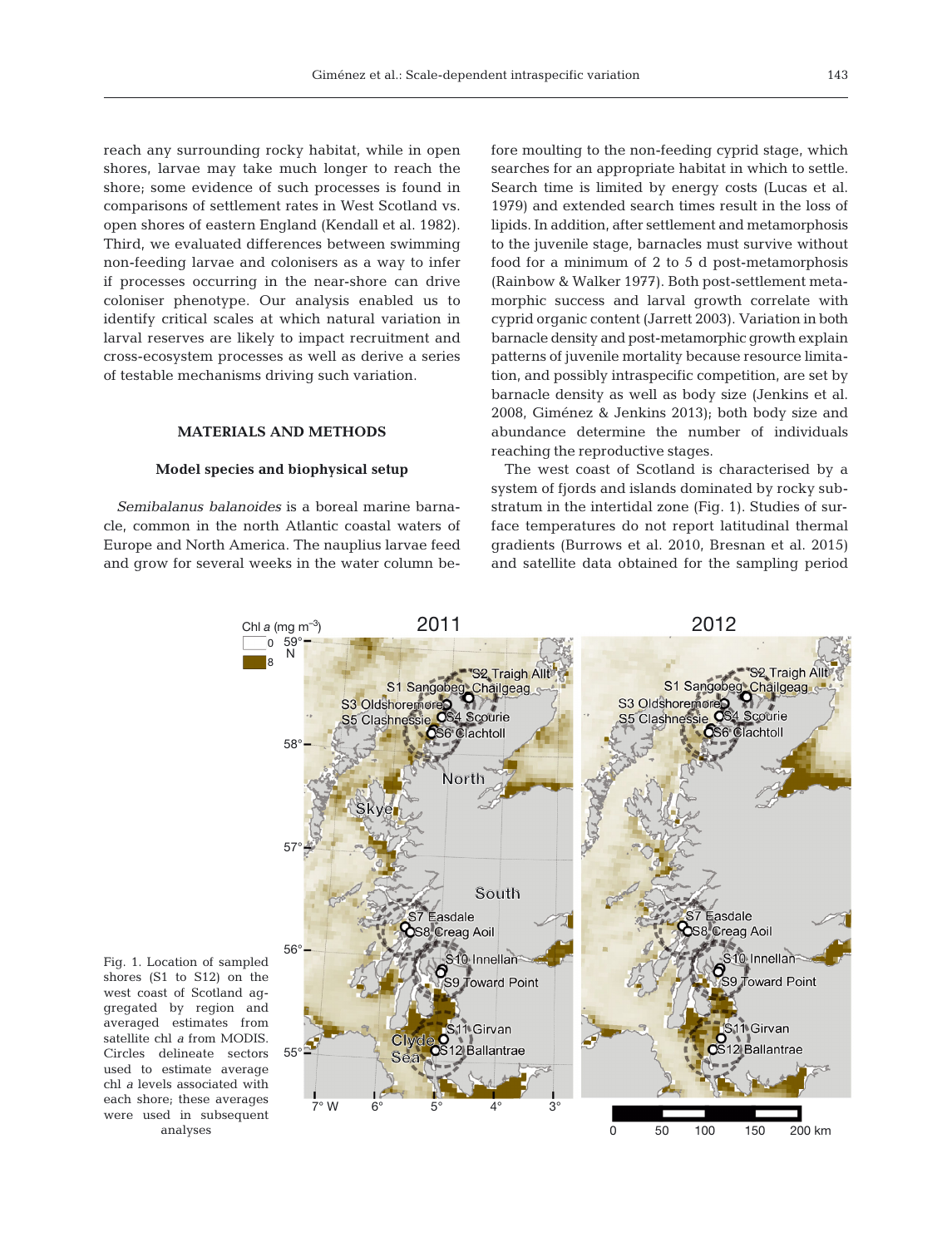did not show gradients in temperature (see Fig. S1 in the Supplement at www.int-res.com/articles/suppl/ [m570p141\\_supp.pdf\)](http://www.int-res.com/articles/suppl/m570p141_supp.pdf). There is, however, a strong and temporally consistent regional gradient in chl *a* (Burrows et al. 2010), an indicator of phytoplankton biomass available for plankton grazers such as the larvae of *S. balanoides*. Burrows et al. (2010) reported low average levels of chlorophyll (<1.5 mg m−3) north of the island of Skye (Fig. 1), especially at the northernmost portion of the Scottish coast  $({\sim}1 \text{ mg m}^{-3})$ . By contrast, average chl *a* levels were higher (>1.5 mg m<sup>-3</sup>) towards the south, especially in the Clyde Sea and further south towards Loch Ryan  $(>2 \text{ mg m}^{-3})$ . This was confirmed by satellite data (Fig. 1) corresponding to our study period (2011, 2012), showing a consistent north−south gradient in chl *a* with low average values  $(-1 \text{ mg m}^{-3})$  in the north and northwest and high values in the Clyde Sea ( $>$ 5 mg m<sup>-3</sup>). The chl *a* levels show seasonal patterns with a peak in spring, as shown when satellite-based chl *a* levels were estimated around the sampled locations (Fig. S2). Between February and April, when feeding larval stages develop, northerly locations showed levels of chl *a* consistently less than 4 mg m−3 (in the range found by Bresnan et al. 2015 for the period 2003 to 2012) contrasting with higher levels in much of the south. Chlorophyll levels varied between 4 and 20 mg m−3 in the Clyde Sea (locations S2 and S3, Fig. 1) but were lower in Argyll (location S1: <4 mg m<sup>-3</sup>). Long-term satellite data (past 14 yr; see Fig. S3) suggests that the north− south spatial patterns in chlorophyll levels, and presumably food availability, have been consistent over several generations of barnacles.

# **Sampling design**

Sampling was carried out in spring 2011 and 2012, when the non-feeding cyprid larvae of *S. balanoides* colonise intertidal rocky shores. There were 4 sampling trips; 2 in 2011 (8 to 15 April and 3 to 15 May) and 2 in 2012 (10 to 17 April and 25 April to 1 May). Larvae were collected in 2 regions, north and south of the island of Skye (Fig. 1a). At each region, 3 wave-exposed locations were selected at random from a larger pool of locations. At each location, 2 shores (intertidal rocky habitats of ca. 50 to 100 m extension) were sampled (total: 12 shores). Shores were separated by a minimum of ~2 km and a maximum of ~25 km; shores from different locations were separated by a minimum of ~35 km and a maximum of ~95 km. On each shore, samples were taken at 4

stations, located at approximately mid-shore level at the centre of the distribution of *S. balanoides*, where larval colonization is at its peak. Stations were randomly selected over a minimum of 50 m of shoreline.

At each station, we collected larvae that colonised rocks only during the previous high tide in order to minimise effects of post-settlement age on nutritional reserves. We visited each shore during evening/night low tide and cleared the substratum of all biota (predominantly adult *S. balanoides)* in 3 to 4 quadrats (usually  $0.5 \times 0.5$  m<sup>2</sup>) per station (stations were separated ca. 10 to 20 m, while quadrats were separated by 1 to 2 m). To ensure that all quadrats were clear of any new barnacle recruits, we scraped the rock surface repeatedly with metal and plastic brushes and thereafter checked the bare rock with the help of magnifying glasses. During low tide the following morning, all quadrats were revisited and colonisers collected using mounted needles. Collection was carried out under magnifying glasses to ensure that individuals were not damaged during collection. All individuals from quadrats belonging to the same station were pooled, stored in 1.5 ml micro-centrifuge tubes with 500 µl filtered seawater and immediately frozen in liquid nitrogen.

Each of the 4 sampling trips took 8 d. Simultaneous sampling of all 12 sites per trip was not possible due to the long distance among locations from different regions. In order to minimise confounding temporal and spatial patterns, we constrained the sampling period of the 12 shores to a period of 8 d corresponding to 1 spring tide period. A total of 2 shores location−1 were visited simultaneously in the same night and following day. Potential confounding of temporal and spatial patterns were further controlled by sampling locations from the southern region at the beginning and end of each trip (see Table S1 in the Supplement).

Swimming non-feeding larvae were collected at high tide 1 d before collection of colonisers (settled larvae). Swimming larvae were collected at 1 shore location<sup>-1</sup> with a plankton net (diameter =  $0.5$  m, mesh size 200 µm).

## **Body size, mass and elemental composition**

We used body length, dry mass and elemental carbon and nitrogen as larval traits reflecting the total nutritional reserves of a larva. In other crustacean larvae, elemental carbon reflects the amount of lipids, while nitrogen reflects the amount of proteins (Anger & Harms 1990). The high proportion of lipids found in barnacle cyprids is reflected in a high per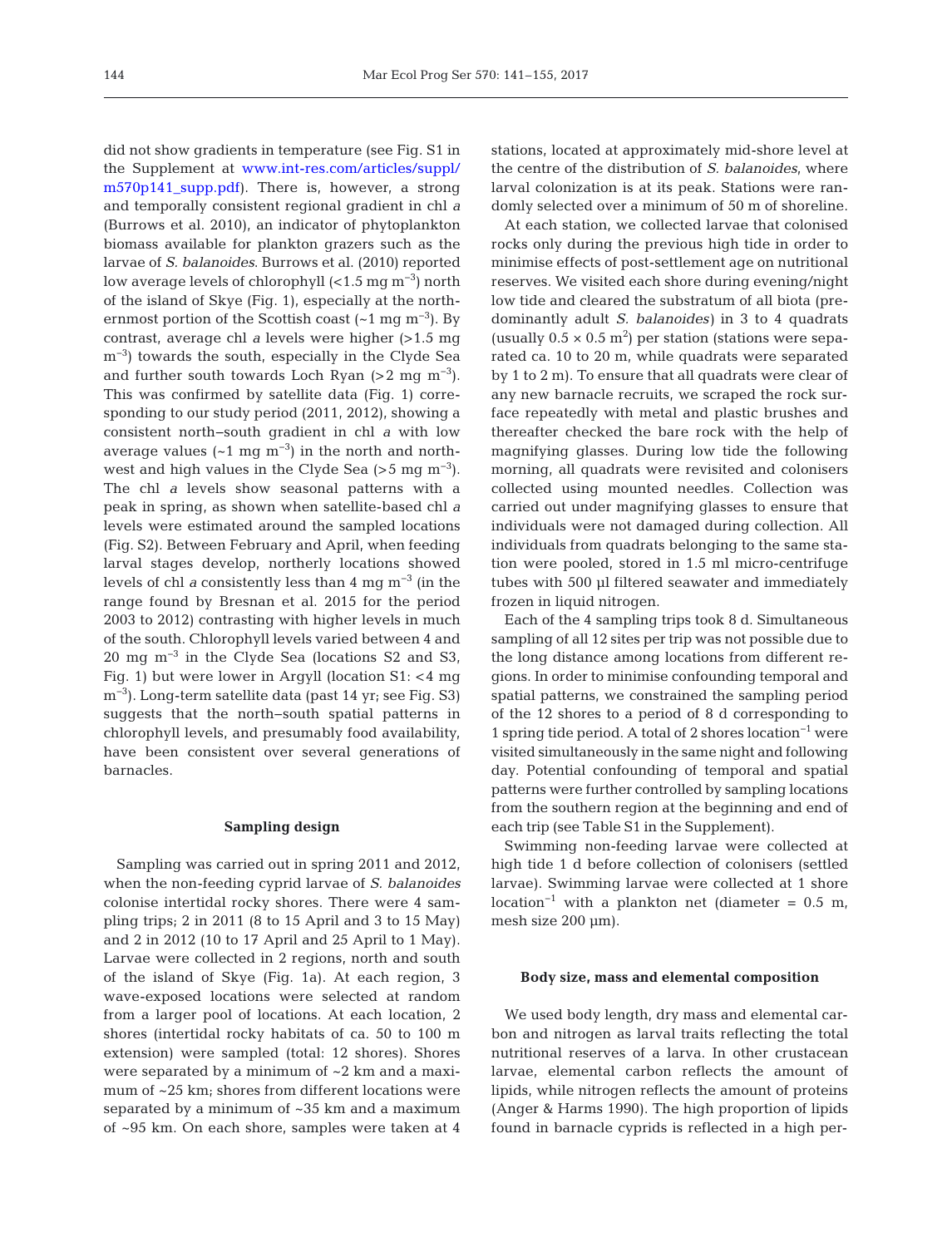centage carbon (>45%; Harms 1987). The analysis of elemental composition has the advantage that low numbers of larvae are required to obtain reliable estimates, enabling a proper quantification of nutritional reserves at several spatial scales.

All larvae were examined under a dissecting microscope to ensure that only intact individuals of *S. balanoides* were used for subsequent analyses. Those confirmed as *S. balanoides* were then measured (body length) under the microscope. For dry mass and elemental composition (carbon and nitrogen), 20 to 30 individual cyprids from each of the 4 stations per shore were used to generate 4 replicate estimates (i.e. individuals were pooled at each replicate station). Sample processing followed Anger & Harms (1990); following measurement of size, individuals were rinsed in distilled water, blot dried with filter paper and placed in an aluminium cartridge. Samples were then freeze-dried (Edwards Supermodulyo 12 k freeze-drier) and weighed using a microbalance (Mettler Toledo, precision  $= 1 \mu g$ ) to determine dry mass. Carbon and nitrogen content was determined using a CHNS-O Analyser (Thermo Electron Flash EA 1112 series).

#### **Lipid analyses**

Each lipid sample consisted of ca. 80 to 300 larvae collected at a specific shore. Total lipids from larval tissues were extracted in chloroform:methanol (2:1, v:v) using the method of Folch et al. (1957) and quantified gravimetrically after evaporation of the solvent under a stream of nitrogen followed by vacuum desiccation overnight. Total lipids were stored in chloroform:methanol (2:1, 20 mg ml<sup>-1</sup>) containing 0.01% butylated hydroxytoluene (BHT) at −20°C until final analysis.

Lipid class separation was performed by highperformance thin-layer chromatography (HPTLC) following Olsen & Henderson (1989). Approximately 10 µg of lipid was applied as a 2 mm streak and the plate developed to two-thirds distance with me thyl acetate/isopropanol/chloroform/methanol/0.25% aqueous KCl (25:25:25:10:9, by vol.), to separate polar lipid classes, and then fully developed with isohexane/diethyl ether/acetic acid (85:15:1, by vol.). After separation, bands were identified by charring the plates at 100°C for 30 min after spraying with 3% (w/v) aqueous cupric acetate containing 8% (v/v) phosphoric acid and quantified by scanning densitometry using a GS 800 calibrated densitometer (Bio-Rad Laboratories). The identities of individual lipid classes were confirmed by comparison with authentic standards.

#### **Data analysis**

The objectives were addressed through mixed modelling and variance components (Galecki & Burzykowski 2013, Zuur et al. 2009), using R (R Core Team 2013) and the 'nlme' package (Pinheiro et al. 2015). Model selection was carried out through Akaike's information criterion (AIC), and hypothesis testing through likelihood ratio (LR) tests. Models were ranked according to AIC; the model with the lowest AIC was compared to the other models using the differences between the AIC scores (ΔAIC). When  $\triangle AIC > 3$ , the model with lower AIC was selected. When ΔAIC < 3, models were compared with LR tests (if models were nested in each other); when models differed significantly  $(p < 0.05)$  the one with the lower AIC score was selected, in the opposite situation, the principle of parsimony was applied and the model with lower number of parameters was selected. In all analyses, we controlled for variance heterogeneity among replicates (VarIdent constructor function). The choice of estimation method depended on whether model selection focused on the random structure (restricted maximum likelihood method, REML) or fixed structure (maximum likelihood, ML). For random effects, our variance parameters were tested on the boundary based on  $\chi^2$  with df = 1 (see Pinheiro & Bates 2000, p. 87). However, there is an argument that a more appropriate approach would be to mix equally two  $\chi^2$  distributions (Zuur et al. 2009, Galecki & Burzykowski 2013). This would result in halving our reported p-value given by the LR test (in a 50% mix). In the statistical output tables, we highlight p-values <0.10. Depending on the approach, such p-values could be considered significant at  $\alpha = 0.05$ . For the test of regional scale, the LR test is considered anticonservative unless sample sizes are large: in our case, we indicate when p-values were in the range 0.05 to 0.01, as they may be considered marginally significant. We also provide REML fitted parameter estimates for the full mixed models in Tables S9 to S12 in the Supplement.

#### Regional and scale-dependent phenotypic variation

For each phenotypic trait, we evaluated the effect of 'region' (fixed factor) as well as 'location' and 'shore' (random factors); 'shore' was nested within 'location'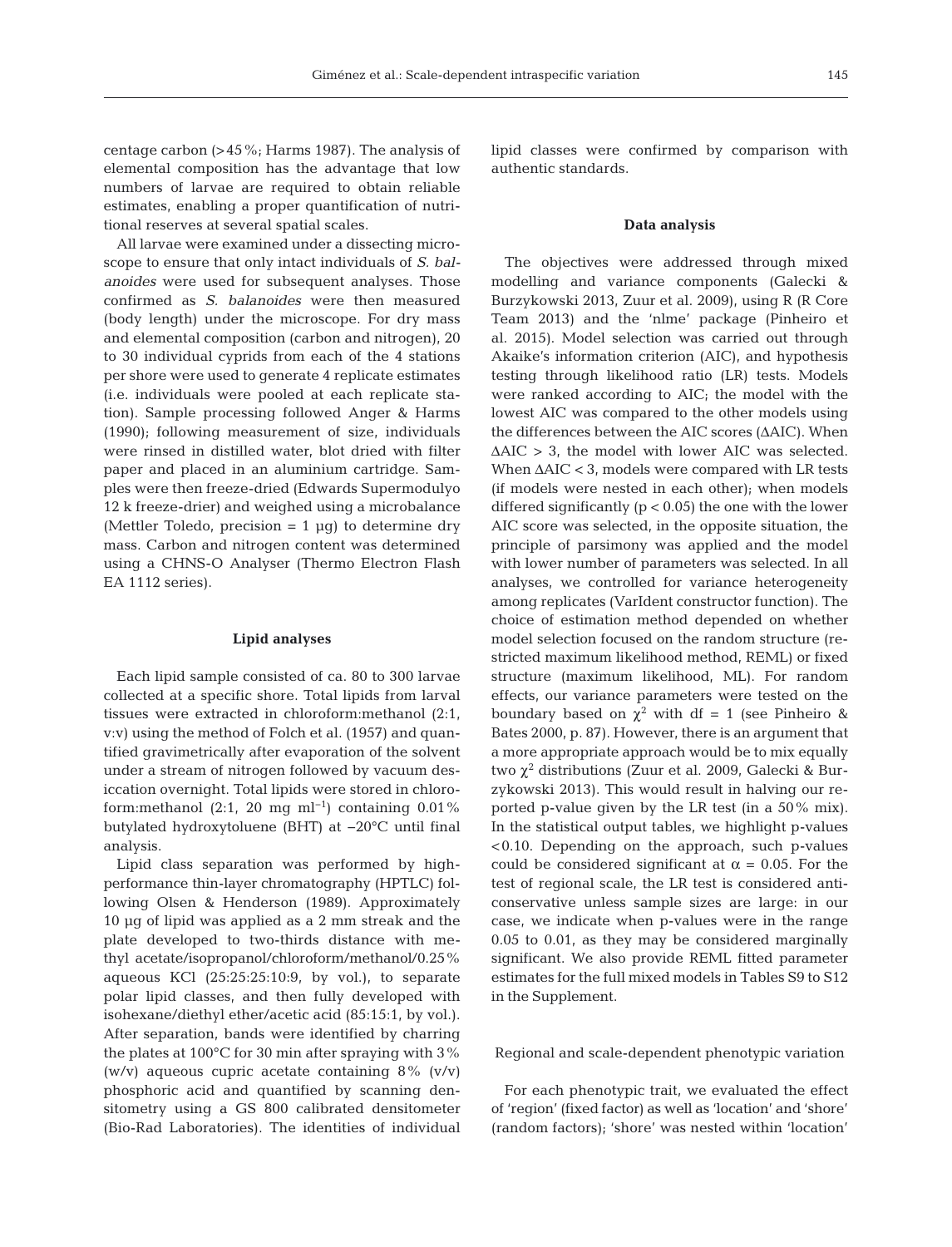which was nested within 'region'. Region was considered a fixed factor because it represented the levels of coastal chlorophyll (north = low, south = high). The lowest unit of replication was the phenotypic value of a pool of colonisers collected in a specific sampling station within a shore (=within-shore variation). For body size, dry mass, carbon and nitrogen content, there were 2 to 4 replicates per shore. For body size, we ran a further analysis where sampling station was nested within 'shore' and the lowest level of replication was the individuals collected within a station (10 to 20 ind.). For lipids, we considered region and location (but not shores) as factors because sufficient individuals for analyses were in many cases collected in only 1 shore; therefore, we pooled all replicate samples taken at the level of location (2 to 9 replicates location−1). We used univariate tests after exploring patterns with PCA (based on the variance−covariance matrix).

Variance components (body size, dry mass, elemental carbon and nitrogen) were also calculated through REML fitting, using Statistica<sup>R</sup> for graphical representation (here 'region' was considered random as it represents a scale of spatial variation). Tests were run separately for each of the 4 sampling periods (2 sampling periods in each of 2 yr), as the focus was on spatial patterns. Lack of sufficient data for specific combinations of shores and sampling times precluded direct evaluation of temporal variation in spatial patterns, but such variation was interpreted from differences among test outputs.

### Phenotypic traits and chlorophyll

Average chlorophyll values corresponding to the period when larvae are in the water column (February to April) were calculated in the marine sector within a 30 km radius around each shore (Fig. 1). The monthly mean was calculated per location by considering all pixels in the 2 circles belonging to each location. We used location averages rather than treating shores separately because averaged values per shore were not independent: circles around shores of the same location show considerable overlap (Fig. 1); in addition, variability in trait values be tween shores of the same location was very low (see Fig. 2a). We explored relationships between phenotypic traits and chlorophyll using non-linear regression. We did not attempt to fit models that included trip and year as factors because we had a low number of independent estimations of chlorophyll, corresponding to 6 locations.

#### Phenotypic traits and coastal openness

Coastal openness was calculated for each shore based on the approach of Burrows et al. (2008). A circle of 50 km radius was constructed, centred on each location using GIS. The openness of a location was then calculated as the area of open sea encompassed within that circle. For instance, in an idealised straight line coast, openness would correspond to half the surface area of a 50 km radius circle  $({\sim}3927 \text{ km}^2)$ . Coastal openness was not significantly correlated with satellite chl  $a$  ( $p \gg 0.05$ ), and hence trait responses to openness are independent of those to chlorophyll. Responses to coastal openness were evaluated using general least square models ('gls' function in package 'nlme'), based on shore-averaged values of the studied phenotypic traits. Region and sampling trip were added as orthogonal (fixed) factors, and coastal openness as a covariate.

#### Swimming larvae vs. colonisers

Tests comparing dry mass, carbon and nitrogen content of swimming larvae vs. colonisers were run using a mixed model approach ('lme' package). The full model considered region and habitat type (plankton vs. rock) as fixed factors and location (nested in region) as a random factor. The random component also had an interaction term (habitat × location) and a term for variance heterogeneity among combinations of habitat and locations. In this analysis, we did not have replication at the level of shore because we collected planktonic larvae at only one shore per location. Hence, in this case, the differences among 'shore-averaged' values of phenotypic traits represent differences among locations (trait values varied little among shores of the same location; see Fig. 2a). Separate tests were carried out for each sampling trip because larvae could not be collected in sufficient numbers at all combinations of shores and sampling times.

# **RESULTS**

# **Scale-dependent patterns of average phenotypic traits in colonisers**

Dry mass, carbon and nitrogen content per individual as well as body size varied mainly at the scale of regions and locations (Fig. 2a). Best models (Table 1) incorporated regional effects (for details of model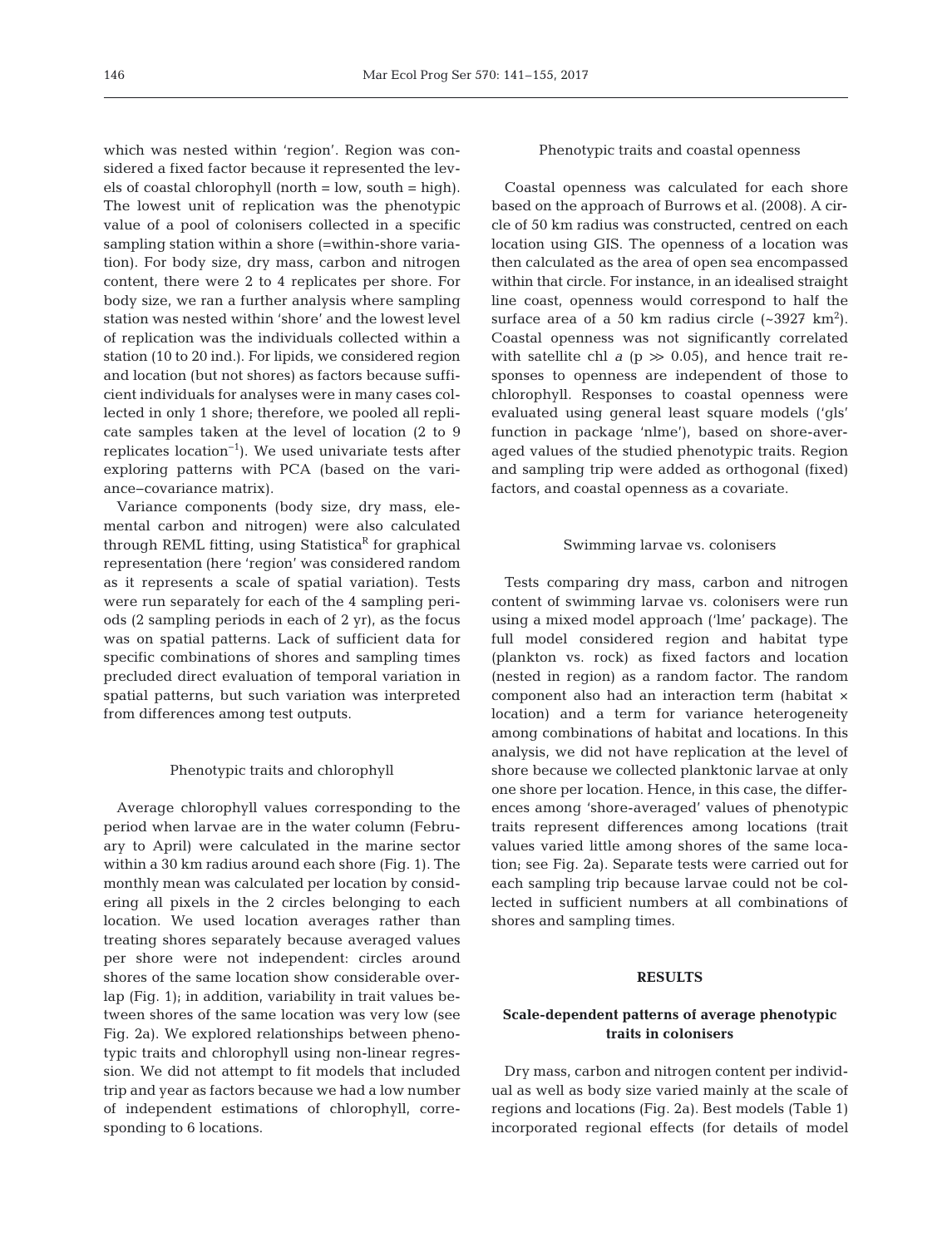

Fig. 2. (a) Partition of phenotypic variance of colonisers by scale (regional, local, shore and within-shores). Phenotype was characterised as body size, dry mass, carbon and nitrogen content. (b) Average carbon content of colonisers (settled non-feeding larvae), by shore (Sites S1 to S12; see Table S1 in the Supplement at www.int-res.com/articles/suppl/m570p141\_supp.pdf) in the north and south region of the west coast of Scotland. Boxes: SE; whiskers: 95% CI. Shores are ordered from north (1) to south (12); names are given in Fig. 1. Samples were collected during 2 trips in 2011 and 2012

selection and tests see Table S2 in the Supplement at [www.int-res.com/articles/suppl/m570p141\\_supp. pdf\)](http://www.int-res.com/articles/suppl/m570p141_supp.pdf) and were particularly important in Trip 1 in 2011 and Trip 2 in 2012. At times, regional scale variation amounted to  $>40\%$  in carbon content and  $>80\%$  for total variance in body size. At these sampling times, the average carbon content per individual (Fig. 2b)

was 34 to 50% higher in the north than in the south. Average body size and nitrogen content were also higher in the north region (Figs. S4 & S5). At times, colonisers from the north also had higher carbon or nitrogen levels calculated as a percentage of dry mass and also more variable C:N ratios than those from the south, but these quantities also showed important variation within shores (Tables 1 & S3, Fig. S6). By contrast, variation among and within shores of the same location was consistently low.

Low within-shore variation in elemental composition and dry mass does not represent low individual variation because we had to pool individuals of each sampling station to quantify these variables. For body size, we were able to partition the within-shore variability into variability between sampling stations and variability among individual larvae collected within each station. This analysis (Fig. S7) showed important and consistent variation among individuals collected within sampling stations (26 to 36% of total variation), i.e. at the smallest spatial scale. In this case, regional scale variability in body size was still important (21 to 71%). By contrast, there was consistently low variation among shores or among sampling stations (<25%). Hence, variation in body size (and possibly in body mass) occurred mainly at the regional scale (on the order of 100 km) and within stations (on the order of 10 m).

We did not find evidence of temporal confounding of the significant regional patterns as a consequence of not sampling all locations simultaneously. At the sampling times when regional effects were significant, colonisers collected at southern shores, which were sampled 6 to 7 d apart (shores 7 and 8

vs. 9 to 12) showed comparable size, body mass and elemental composition (see e.g. Fig. 2b). Also, when regional variation was significant, colonisers from the shores located in different regions but sampled only 2 d apart (north shores 5 and 6 vs. south shores 7 and 8) showed very different average size, body mass, carbon and nitrogen content.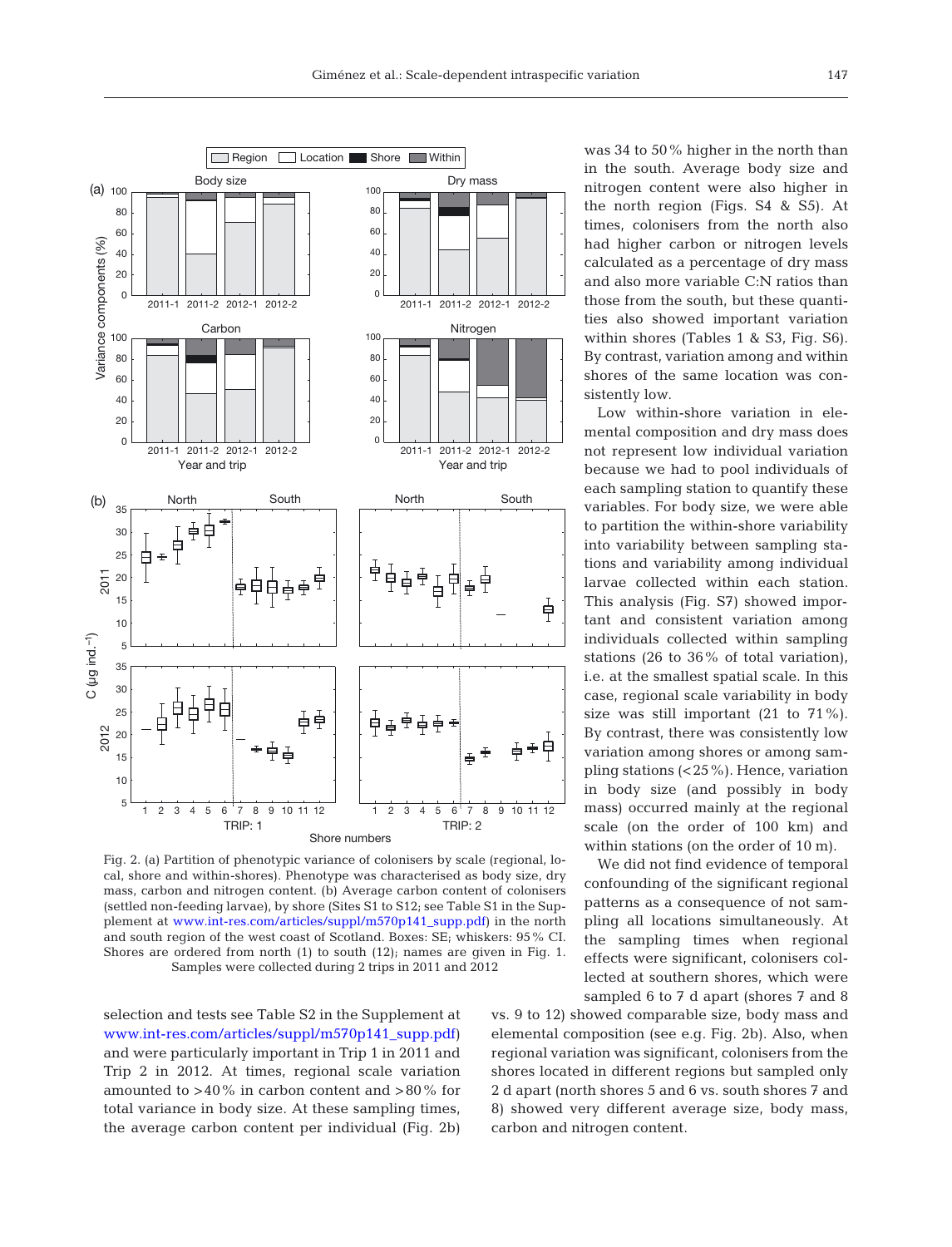Table 1. Summary of best models (lowest AIC value, significance based on likelihood ratio [LR] tests) fitted for station-averaged dry mass (DW), C and N per individual and in percentage, and C:N ratios. Fitting was carried out by sampling period and year. R: region; L: location; S: shore; Ws: within-shore. Ws indicates lack of significant variation of region, location or shore. For details of model selection see Tables S2 & S3 in the Supplement at www.int-res.com/articles/suppl/ [m570p141\\_supp.pdf.](http://www.int-res.com/articles/suppl/m570p141_supp.pdf) \*: significant region effect at p < 0.01 after LR test (otherwise,  $p < 0.05$ 

|         | Size      | DW                                    |         | $C$ (ind.) N (ind.) % $C$ |           | $\%N$ | C: N      |
|---------|-----------|---------------------------------------|---------|---------------------------|-----------|-------|-----------|
| 2011    |           |                                       |         |                           |           |       |           |
| Trip 1  | $R^*$ + L | $R^*+L$ $R^*+L$ $R^*+L$ $R^*+S$ $R^*$ |         |                           |           |       | $R^* + L$ |
|         |           | $Tip 2 L R+L R+L R+L L$               |         |                           |           | Ws    | - L       |
| 2012    |           |                                       |         |                           |           |       |           |
|         |           | Trip 1 $R^* + L$ $R + L$              | $R + L$ | $R^*$                     | <b>Ws</b> | Ws    | Ws        |
|         |           | Trip 2 $R^*$ + L $R^*$                | $R^*$   | $R^*$                     | Ws        | R     | R         |
| Overall |           | $R^*+L R^*+L+S R^*+L R^*+L$           |         |                           | $R + S$   |       | $R^*$     |
|         |           |                                       |         |                           |           |       |           |

Lipids (13% of dry mass) were dominated by neutral lipids (~81% of total lipids), with polar lipids comprising the remaining fraction  $(-19\%)$ . Neutral lipids included triacylglycerols (TAGs; 65.5% of

total lipids) and cholesterol (9.2%) (Table S4). In addition, we found free fatty acids (FFAs; 6.2% of total lipids). These levels could indicate lipid degradation but we are confident that our methods minimised laboratory biases; higher levels of FFAs have been found in other marine organisms (Takahashi & Yamada 1976, Tocher & Seargent 1984).

Multivariate analyses (PCA) of lipid classes (Fig. 3) showed regional segregation on 2 occasions (2011: Trip 1; 2012: Trip 1) from the northern vs. southern populations, which appear to be driven mainly

by higher proportions of cholesterol and phosphatidylcholine as well as lower levels of FFA in southern colonisers. Some level of segregation was also found in Trip 2 in 2012 but there was also impor-



Fig. 3. Principal component analysis of coloniser main lipid classes discriminated by region (south vs. north), sampling trip and year. CHOL: cholesterol; MAG: monoacylglycerol; OPL: other polar lipids; PC: phosphatidylcholine; PE: phosphatidylethanolamine; PS/PI: phosphatidyserine/phosphatidylinositol; SM: sphyngomyelins; TAG: triacylglycerol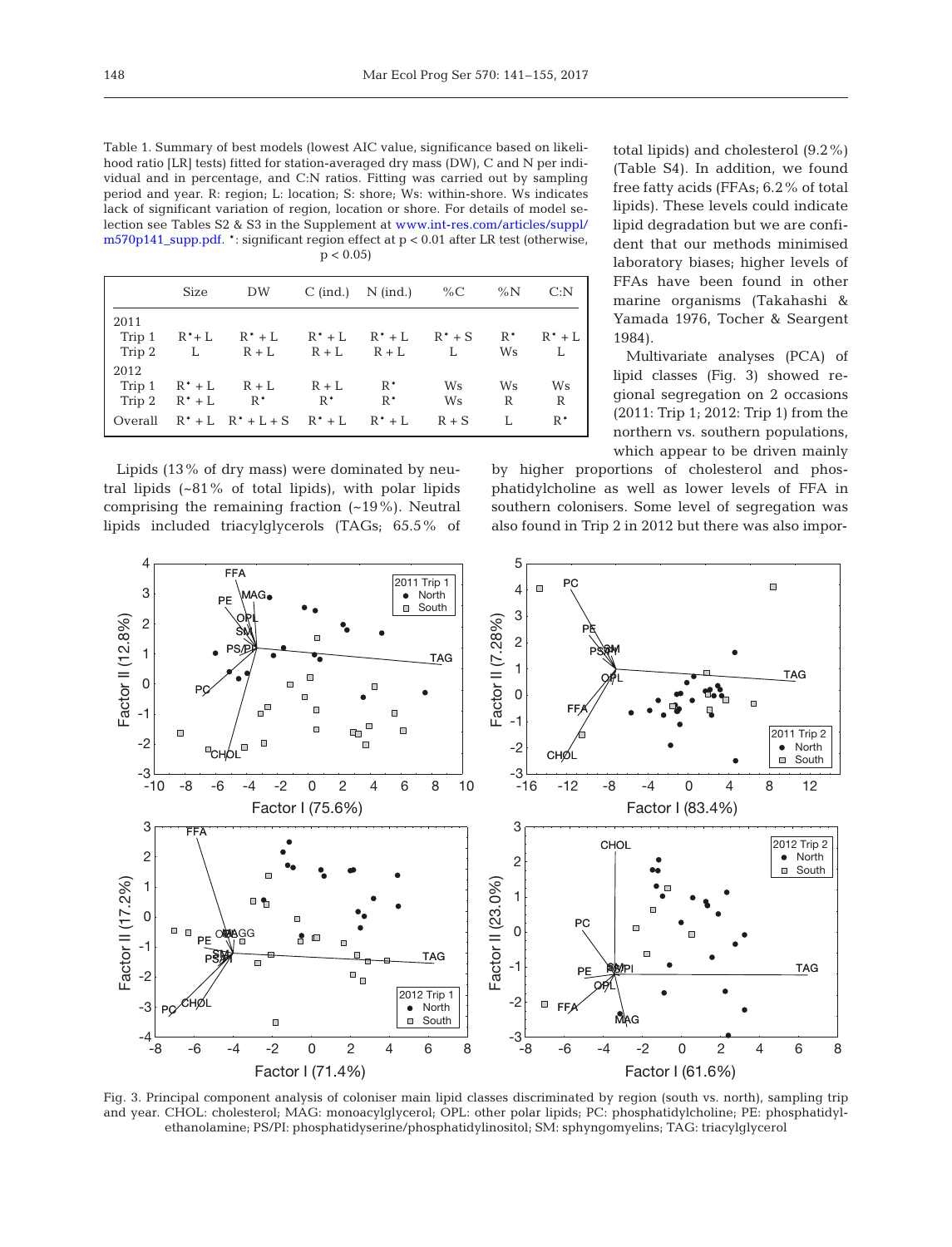tant scattering of northern samples that indicates a high level of location scale variability. The low number of replicates per location does not permit a strong statistical test of the effects of region and location on lipids; however, best models included regions and locations as the most important scales of variations in cholesterol and polar lipids as a percentage of total lipids. Total lipids and TAGs as a percentage of dry mass varied mainly among locations (Tables 2, S5 & S6). Total lipids and TAGs per individual varied among locations and, at times, among regions, with higher values in the northern region.

# **Correlations with chlorophyll levels and coastal openness**

For all sampling times, dry mass, body size, carbon and nitrogen per individual showed a negative correlation with satellite-based chlorophyll values (Fig. 4). These variables showed a non-linear sig nificant decrease ( $p < 0.05$ ) in all trait values with chlorophyll levels.

Dry mass, size and elemental composition responded to coastal openness (Table 3), but the responses were not always consistent (Fig. 5). Carbon



Fig. 4. Non-linear regression and correlation between main coloniser traits and satellite estimates of chl *a* by sites (averaged within sectors defined in Fig. 1)

Table 2. Best models (lowest AIC; significance based on likelihood ratio tests) fitted for station-averaged percentage of total lipids, as a fraction of the dry mass (lipids) and percentage of major lipid classes (TAG: triacylglycerol; Chol: cholesterol; FFA: free fatty acids; Polar: polar lipids) and as a fraction of total lipids. Fitting was carried out by sampling period and year. R: region; L: location;  $W_L$ : within location. Data from Trip 2 was not tested because only 1 location had sufficient colonisers for analyses in the southern region. For details of significance and model selection, see Tables S5 & S6 in the Supplement at www.int-res.com/articles/suppl/ [m570p141\\_supp.pdf.](http://www.int-res.com/articles/suppl/m570p141_supp.pdf) \*: denotes when p < 0.01 for the fixed effects after likelihood ratio tests (otherwise, p <0.05)

|                  |           | $2011 - 1$ $2011 - 2$ $2012 - 1$ |                 | All       |
|------------------|-----------|----------------------------------|-----------------|-----------|
| % Lipids         | $\rm W_L$ | $R + L$                          |                 | $\rm W_L$ |
| $%$ TAG          | $W_{I}$   | L                                | $\rm W_{\rm T}$ |           |
| $%$ Chol         | $R + L$   | T.                               | R               |           |
| $%$ FFA          | R         | T.                               | T.              | $R^*$     |
| Polar            | $R + L$   | I.                               | $R + L$         |           |
| Lipids ind. $-1$ | L         | $R + L$                          | T.              |           |
| TAG ind. $^{-1}$ |           | $R + L$                          |                 |           |
|                  |           |                                  |                 |           |

content responded to coastal openness on only one occasion (Fig. 5a) but body length showed a generally positive response (Fig. 5b). Responses also varied for dry mass, nitrogen content and body size (Figs. S8 & S9). Neither percentage carbon nor percentage nitro-

> gen showed consistent trends: at times, they correlated negatively or positively with coastal openness. In examining the effect of coastal openness for both years and sampling times, the best models included region as an explanatory factor (Table 3). However, the natural distribution of shores along the Scottish coast (covering a large range of openness in the south, but limited to relatively open shores in the north) makes our interpretation of this regional effect rather tentative. Inspection of graphs, however, showed that traits of colonisers collected in the (open) northern shores differed from those collected in open southern shores.

# **Traits of swimming larvae vs. colonisers**

The best statistical models included larval type (swimming vs. coloniser), but patterns were not always consistent among all locations or sampling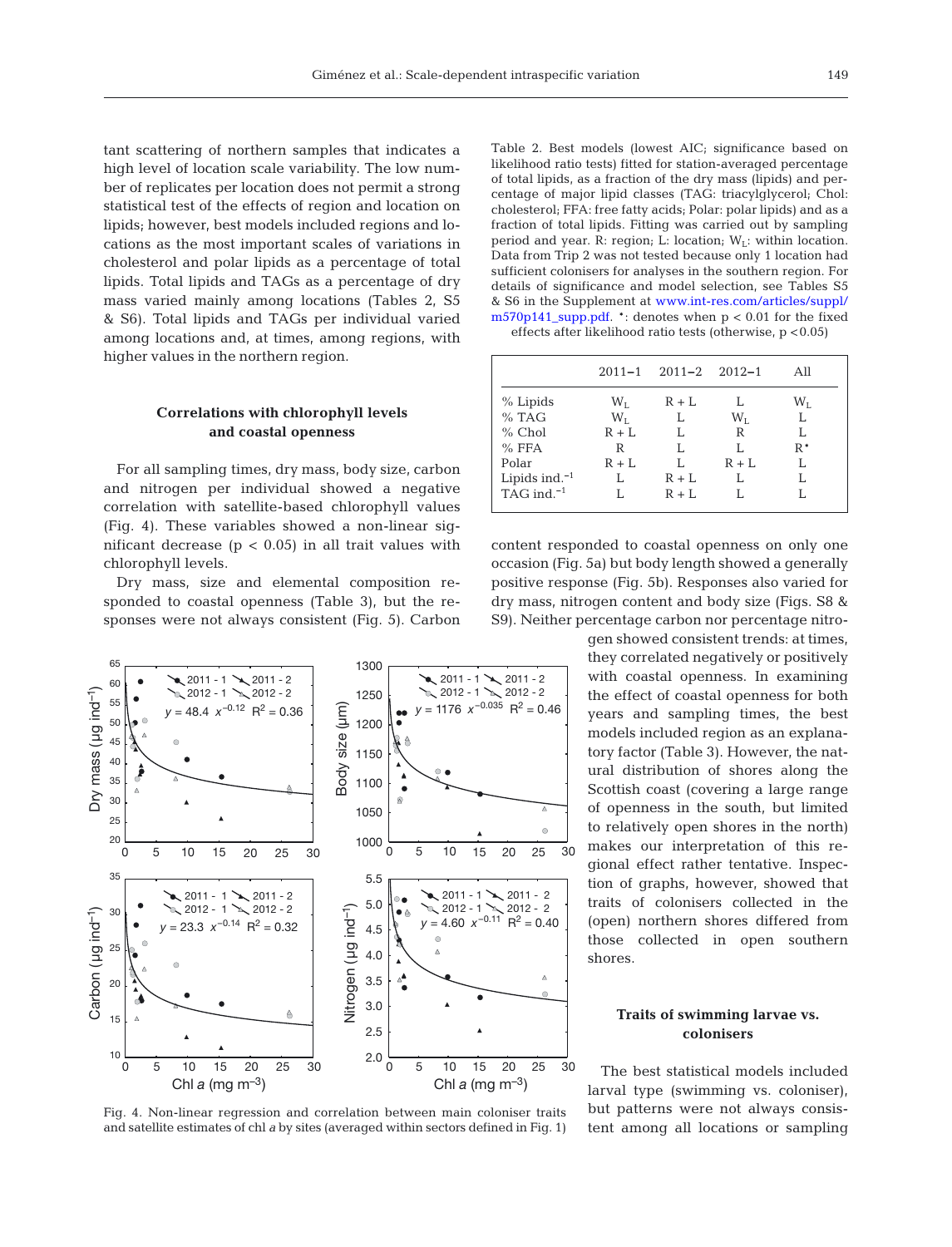Table 3. Best general least squares models used to evaluate larval phenotypic responses to coastal openness, and variation among regions and sampling trips. Parameter estimates are given in Fig. 6 and in Figs. S8 & S9 in the Supplement at [www.int-res.com/articles/suppl/m570p141\\_supp.pdf.](http://www.int-res.com/articles/suppl/m570p141_supp.pdf) O: openness; R: region; T: trip

|            | Best models             |
|------------|-------------------------|
| Size       | $O + R + T + OxR + RxT$ |
| Dry mass   | $O + R + T + OxT + PxT$ |
| Carbon     | $O + R + T + OxT + PxT$ |
| Nitrogen   | $O + R + T$             |
| $%$ Carbon | $O + R + T + OxT + PxT$ |
| % Nitrogen | $O + R + T + OxP$       |



Fig. 5. Linear responses of shore-averaged carbon content and body length of colonisers to coastal openness in individuals collected in different regions during 2 sampling trips in 2011 and 2012

times (Table 4). Nitrogen content per individual was consistently higher in colonisers than in swimming larvae (Fig. 6). However, neither body mass nor carbon content per individual showed consistent re sponses: colonisers had lower dry mass than swimming larvae in 2011; in 2012 the trend reversed and colonisers showed higher body mass and carbon content (although the trend depended on region).

Carbon content, calculated as a percentage of body mass, was in general higher in colonisers than in swimming larvae in the north (Fig. 6). The balance of carbon and nitrogen was such that in 2012, C:N ratios were higher in swimmers than in colonisers. Such trends were consistent with lower propor-

> tion of lipid reserves in colonisers than in swimming larvae.

#### **DISCUSSION**

We found critical spatial scales characterised by high variation in nutritional reserves of barnacle larvae colonising rocky shores in West Scotland. The large magnitude of variation in body size and nutritional traits reported here (e.g. 34 to 50% difference in average carbon content per individual between the north and south regions), calls for approaches to trait-based ecology which consider intra specific variation (Shipley et al. 2016). Also, specific to our model organism, the information on scale dependence will help to integrate patterns of nutritional reserves into studies of barnacle population dynamics and benthic− pelagic coupling.

There are 2 main implications of our results: the first is that under constant rates of larval supply, the flow of carbon associated with larval supply to the shore should be 34 to 50% higher in the north than in the southwest coast of Scotland. Spatial patterns in energy subsidies are important in generating regional variation in turnover rates of the shore ecosystem (Menge et al. 2003), for example through the flow of energy from prey to local predators (Polis & Hurd 1996). To our knowledge, studies of energy flow within and between marine ecosystems have not considered the consequences of intra-specific trait variation.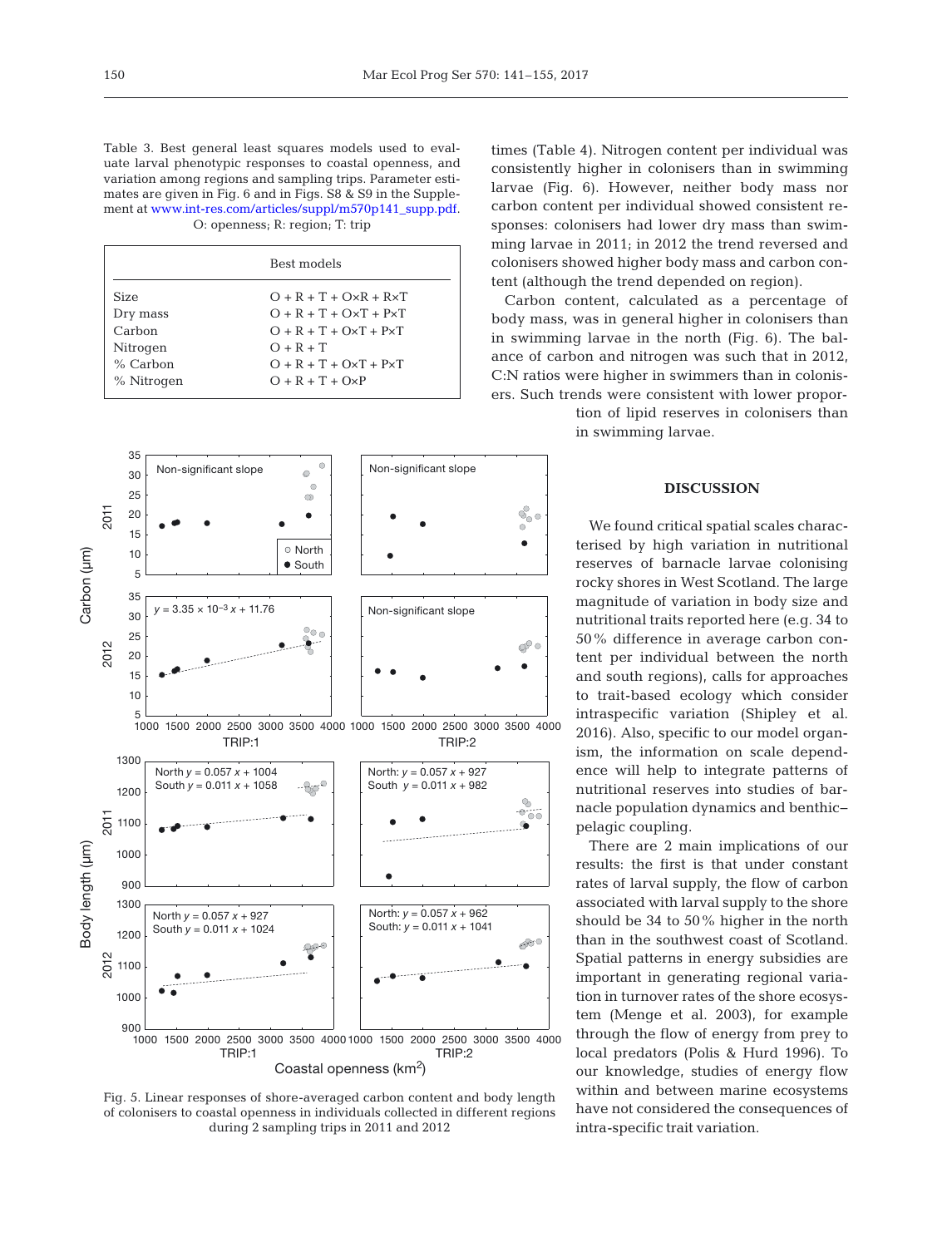Table 4. Best mixed models evaluating differences in traits between colonisers and swimming larvae (H) and region (R) as fixed factors and location (L) as random factor. Models consider effects by year and sampling trip, and the overall effects (all years and sampling trips pooled). Detailed statistical results are given in Tables S7  $\&$  S8 in the Supplement at www.int-res.com/articles/ [suppl/m570p141\\_supp.pdf.](http://www.int-res.com/articles/suppl/m570p141_supp.pdf) \*: denotes when the fixed effects are significant at p < 0.01 after likelihood ratio tests (otherwise, p < 0.05)

|                                                            | $2011 - 1$                              | $2011 - 2$                                                         | $2012 - 1$                                     | $2012 - 2$                                               | Overall                                                                          |
|------------------------------------------------------------|-----------------------------------------|--------------------------------------------------------------------|------------------------------------------------|----------------------------------------------------------|----------------------------------------------------------------------------------|
| Dry mass<br>Carbon<br>Nitrogen<br>$%$ Carbon<br>% Nitrogen | $R^* + L:H$<br>$R^* + L:H$<br>$H:R^*+L$ | $R^* + L: H$ $H^* + L$ $H: R^* + L$<br>L<br>$H + L$<br>$H:R^* + L$ | L.<br>$H + R + L$<br>$H+R^*$ $H:R^*+L$ $H^*+L$ | $H:R^*$<br>H:R<br>$H:R + L$ $H^* + R^* + L$<br>$H^* + L$ | $R^* + L$<br>$R^* + L$<br>$H + R^*$ $H^* + R^* + L$<br>$H^* + L$<br>$H^* + H: L$ |

The second implication is that the magnitude of variation in nutritional traits we found is sufficient to impact post-metamorphic performance and recruitment. The wide range of variation found in Scotland (range ~8 to 32 µg C larva<sup>-1</sup>), was also found by others. For instance, Jarrett (2003) found metamorphic success of  $~30$  to  $~5\%$  in cohorts of larvae ranging from ~7 to 16  $\mu$ g C larva<sup>-1</sup> (estimated with the oxidation technique). Lucas et al. (1979) found that metamorphic success varied between <50 and 100% with ~2 to 3 and ~6 to 8  $\mu$ g ind.<sup>-1</sup> of lipids respectively; our range was wider  $(-2$  to 11 µg ind.<sup>-1</sup>). Similarly, Jarrett (2003) and Connell (1961) found that cohorts of larger *Semibalanus balanoides* cyprids resulted in higher post-metamorphic size and growth rates. Furthermore, total lipids and TAGs, which are predictors of settlement success, post-metamorphic growth and survival in other species (Thiyagarajan et al. 2005, Tremblay et al. 2007), varied in Scotland at the scale of locations and regions. The actual impact of the observed varia-

tions in nutritional traits on metamorphic performance will depend on the post-metamorphic environment (Moran & Emlet 2001, Allen et al. 2008, Marshall et al. 2010). In particular, the food environment experienced by barnacle juveniles (i.e. phytoplankton abundance and chemical composition) has been identified as a modulator of the effect of larval experience on juvenile performance (Thiyagarajan et al. 2005), and correlations between chlorophyll and barnacle size in juvenile *S. balanoides* suggest that



Fig. 6. Average (±SE) percent carbon of swimming and settled larvae (colonisers). Each pair of values joined by a line corresponds to a specific location belonging to either the north or south region (2 to 3 locations region<sup>-1</sup>). Each panel shows data from a specific year and sampling trip (see Table 3 for significant differences effects of larval types)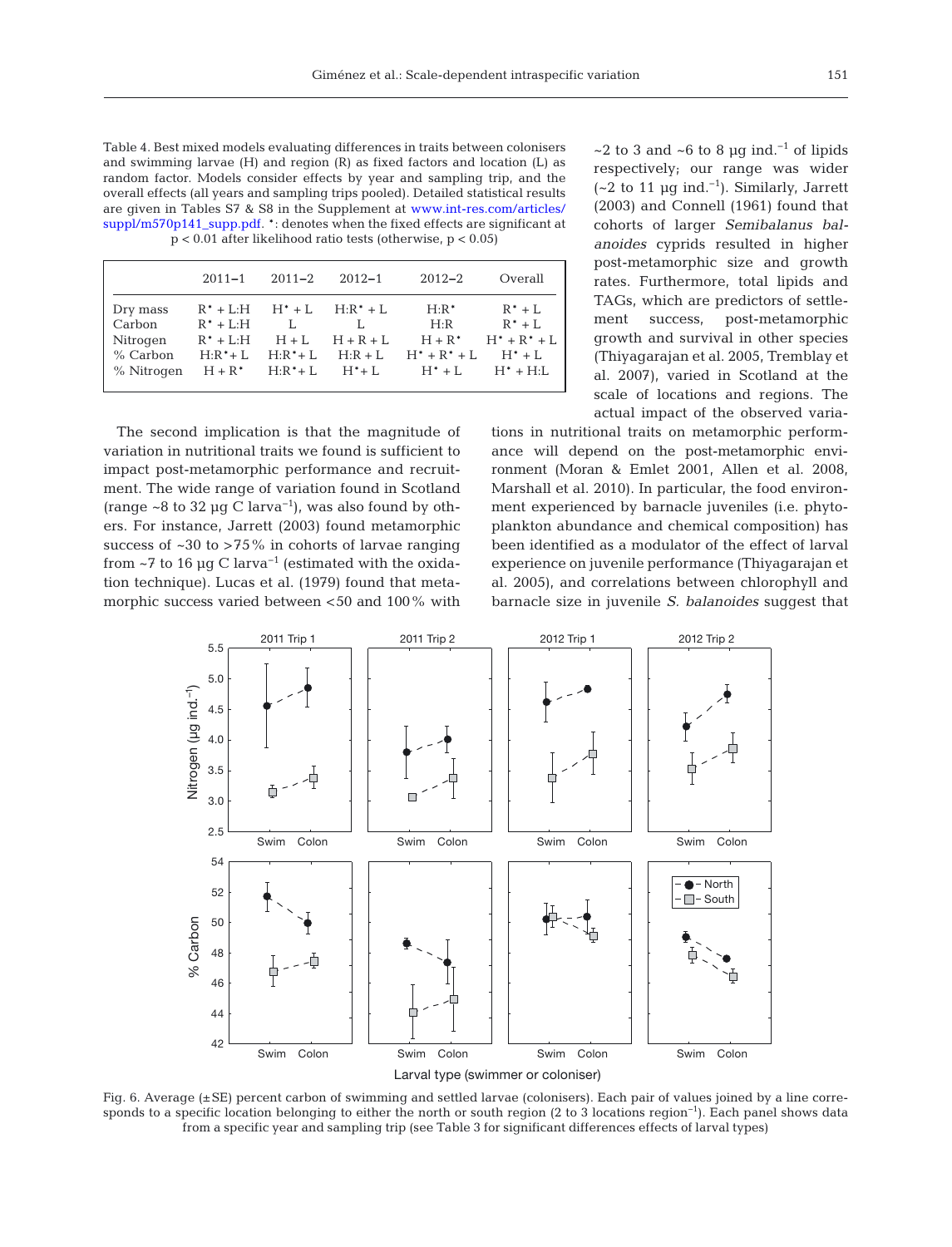regional scale patterns in chlorophyll impact growth (Burrows et al. 2010). Hence, in the north, nutritional reserves are likely to buffer early juveniles from negative effects of low food density. At the finest scale (within shores), nutritional variation is expected to impact performance because larvae with low levels of reserves become less selective and colonise suboptimal microhabitats (Tremblay et al. 2007); thus, the resulting juveniles should show decreased growth and survival. Temporal variation in cyprid traits interacting with environmental variation may also drive the dynamics of recruitment (Torres et al. 2016); such variation can be very important in *S. balanoides* as shown by Pineda et al. (2006), who found only those individuals settling within a narrow time window were able to reach maturity.

Observation of strong scale-dependent variation in multiple traits allows insight into the proximal ecological processes likely to affect trait variation. We hypothesised that at regional scales, larval reserves would correlate positively with chlorophyll as a consequence of the positive effect of food density on growth rates, but instead we found negative correlations. The only pattern consistent with our original hypothesis was, at times, the increased proportion of cholesterol in the southern colonisers. This is likely a consequence of the fact that crustaceans cannot synthesise cholesterol de novo, and grazers rely on conversion from phytosterols assimilated from microalgal food (Martin-Creuzburg & von Elert 2009). Thus, increased levels of sterols are expected in response to increased phytoplankton density (e.g. Hurtado et al. 2012).

There are a number of potential explanations for the negative correlation found between chlorophyll and larval reserves across our regional study. One is that low food availability in the north could select against smaller larvae, eroding the variance of larval size distributions and thus increasing average body size. However, we examined the standard deviations of body size and found no evidence for this hypo thesis (see Fig. S10 in the Supplement at [www.int](http://www.int-res.com/articles/suppl/m570p141_supp.pdf)[res.com/articles/suppl/m570p141\\_supp.pdf\)](http://www.int-res.com/articles/suppl/m570p141_supp.pdf). Alternatively, larger cyprid size and lower levels of cholesterol in northern Scotland may reflect exposure to reduced temperatures. In *S. balanoides*, cyprid size increases towards colder regions over continental scales (Crisp 1962). In other organisms, cholesterol responds negatively to temperature as part of a mechanism to regulate membrane fluidity (Crockett 1998), and studies in marine species have found seasonal or spatial patterns in cholesterol that are consistent with the existence of such mechanisms

(Parent et al. 2008, Pernet et al. 2008). However, we did not find consistent evidence of latitudinal thermal gradients in the studied area (Fig. S1 in the Supplement). Differences in cyprid size between regions may reflect differences in egg size carried over through the nauplius stages and resulting from, for example, north−south gradients in air temperature. We know that adults from the northern shores produce larger larvae (nauplius I) than those from the south; however, subsequent laboratory experiments (larvae fed monocultures of *Skeletonema costatum*) showed no evidence of strong carry-over effects of mass of nauplius I on cyprid size (L. Gimenez et al. unpubl. data). By contrast, laboratory experiments with barnacle larvae (West & Costlow 1987, Hentschel & Emlet 2000) have shown that cyprid size responds strongly to food and temperature conditions experienced at the mid to end of the naupliar phase. This could point to mechanisms related to food quantity and quality (Barnes 1956, Moyse 1963, Ianora et al. 2004, Caldwell 2009), not revealed by patterns of chl *a*, explaining the regional pattern in cyprid size and nutritional traits.

Whatever the proximate mechanism, the regional patterns in larval reserves are consistent with an adaptive explanation, whereby larval reserves would compensate for a poor food environment after metamorphosis (e.g. as in coral reef fish; Hamilton et al. 2008). Evolutionary theory predicts that adaptive phenotypic responses should arise when the new environment is predictable (Marshall et al. 2010, Metz et al. 2015) and the gradient in chlorophyll found in West Scotland is predictable over several generations (Fig. S3). Such adaptive processes may be impaired by gene flow (Kawecki & Stearns 1993, Lenormand 2002) driven by larval dispersal, but larval transport models suggest a high level of larval retention within the fjords and adjacent islands of the west coast of Scotland (Adams et al. 2014), and limited exchange at the spatial scales covered in our study have been found in *S. balanoides* in Canada (Dufresne et al. 2002). Future studies will evaluate whether genetic variation is important at regional scales in Scotland.

At the scale of shores and locations, we found decoupled (=uncorrelated) responses of body size and nitrogen vs. carbon content (nitrogen and carbon are proxies for proteins and lipids respectively). Decoupled responses can occur under variable conditions (Phillips 2006), from the balance of favourable food conditions during the feeding stages (which impact body size and all reserves) vs. costs of substratum search during the non-feeding stage (which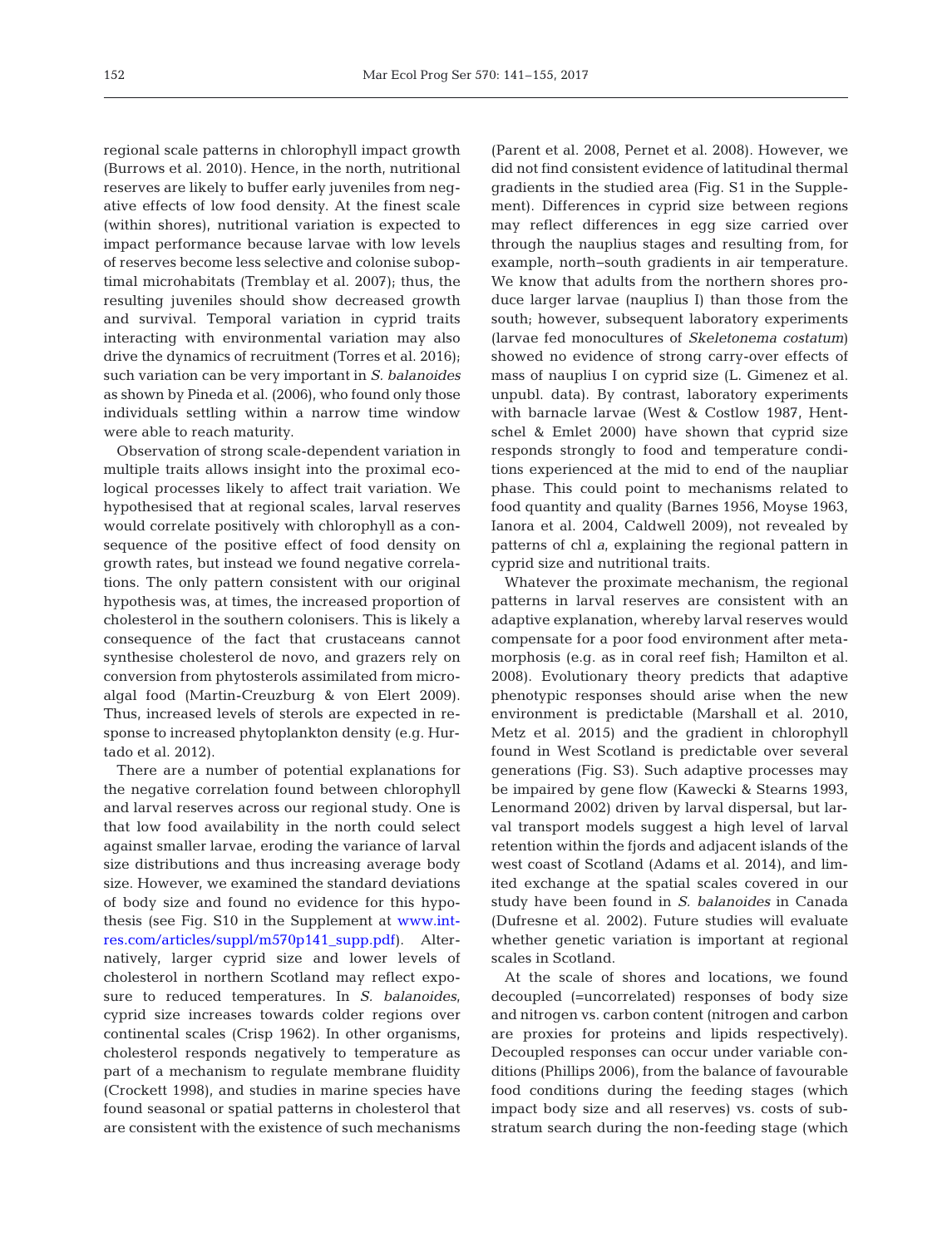primarily impact lipid and carbon reserves) (Holland & Walker 1975, Lucas et al. 1979, Harms 1987, West & Costlow 1987, Hentschel & Emlet 2000). The consistent positive response of body size and nitrogen content to coastal openness found in the southern region suggests that conditions at open shores favour naupliar growth. The lack of response of carbon content suggests, by contrast, suboptimal conditions at the cyprid stage. Cyprid larvae may require extended times to reach shores on open coastlines compared to (enclosed) fjords, leading to the burning of lipid reserves. Further decoupled responses were evident when comparing traits of swimming larvae and colonisers as representing different time points in the processes of substratum search and colonization. Successful colonization should be favoured by increased reserves (Tremblay et al. 2007) accumulated in the naupliar phase as lipid and proteins; however, it will also imply that those cyprids successfully settling would have had to burn lipids during substratum search. The overall result is a decoupling of the nitrogen and carbon responses: the average levels of nitrogen should be higher in settlers compared to the swimming cyprids, while the average carbon content may decrease in settlers or may not show any trend. Increased nitrogen content may also reflect increased muscle protein mass (in addition to protein reserves used during metamorphosis) (Lucas et al. 1979) playing an important role in substratum search. Overall, the percentage of lipids in the colonisers collected in Scotland (~13% on average) are similar to those reported in Lucas et al. (1979) for *S. balanoides* larvae that spent several days delaying metamorphosis. Hence, costs of substratum search are a likely driver of carbon and lipid reserves in barnacle larvae colonising Scottish shores.

# **CONCLUSIONS**

We identified regional and within-station scales as those with the highest variation in body size and larval nutritional traits of cyprids of *Semibalanus balanoides*; i.e. the spatial scales where intraspecific trait variation is most likely to affect recruitment and energy flows across ecosystems. We did not find any satisfactory evidence of a proximate mechanism driving the regional scale patterns in larvae traits. However, our analysis suggests an ultimate (adaptive) mechanism whereby larval nutritional phenotypes will match the requirements for juvenile survival. Decoupling of the responses of larval traits to shoreline morphology and in the patterns of swimming

larvae vs. colonisers suggests some selective effect of larval physiological quality (higher total nitrogen content) and costs of habitat search (reduced percent carbon), especially in the north. Our study calls for further research quantifying scale-dependent intraspecific variation in nutritional reserves and other multiple phenotypic traits: this is an important matter if we are to understand the ecological consequences of phenotypic variation.

*Acknowledgements.* We acknowledge Dr. Joachim Harms (Forschungszentrum Jülich, Rostock-Warnemünde, Germany) for advice at earlier stages of this investigation as well as Dr. Katherine Griffith, Dr. Enrique Gonzalez-Ortegon and Steve Newstead for help during the sampling. Access to the data set will be provided through DASHH data centre, unique identifier: DASSHDT00000343. This research was funded by a Natural Environment Research Council (NERC) grant NEH006702/1 (UK) to S.R.J., L.G., M.T.B. and G.T.

#### LITERATURE CITED

- Adams TP, Aleynik D, Burrows MT (2014) Larval dispersal of intertidal organisms and the influence of coastline geography. Ecography 37:698-710
- [Allen RM, Buckley YM, Marshall DJ \(2008\) Offspring size](https://www.ncbi.nlm.nih.gov/entrez/query.fcgi?cmd=Retrieve&db=PubMed&list_uids=18197775&dopt=Abstract) plasticity in response to intraspecific competition: an adaptive maternal effect across life-history stages. Am Nat 171:225-237
- Anger K, Harms J (1990) Elemental (CHN) and proximate biochemical composition and decapod crustacean larvae. Comp Biochem Physiol B 97:69-80
- Barnes H (1956) *Balanus balanoides* [\(L.\) in the Firth of Clyde:](https://doi.org/10.2307/1851)  the development and annual variation of the larval population, and the causative factors. J Anim Ecol 25:72-84
- [Beckerman AP, Benton TG, Lapsley CT, Koesters N \(2003\)](https://www.ncbi.nlm.nih.gov/entrez/query.fcgi?cmd=Retrieve&db=PubMed&list_uids=14737713&dopt=Abstract) Talkin' 'bout my generation: environmental variability and cohort effects. Am Nat 162: 754−767
- [Benton TG, Plaistow SJ, Beckerman AP, Lapsley CT, Little](https://www.ncbi.nlm.nih.gov/entrez/query.fcgi?cmd=Retrieve&db=PubMed&list_uids=16006330&dopt=Abstract)johns S (2005) Changes in maternal investment in eggs can affect population dynamics. Proc Biol Sci 272: 1351−1356
- [Bolnick DI, Amarasekare P, Araújo MS, Bürger R and others](https://www.ncbi.nlm.nih.gov/entrez/query.fcgi?cmd=Retrieve&db=PubMed&list_uids=21367482&dopt=Abstract) (2011) Why intraspecific trait variation matters in community ecology. Trends Ecol Evol 26: 183−192
- [Bresnan EK, Cook B, Hughes SL, Hay SJ, Smith K,](https://doi.org/10.1016/j.seares.2015.06.009)  Walsham P, Webster L (2015) Seasonality of the plankton community at an east and west coast monitoring site in Scottish waters. J Sea Res 105:16-29
	- Burrows MT, Harvey R, Robb L (2008) Wave exposure in dices from digital coastlines and the prediction of rocky shore community structure. Mar Ecol Prog Ser 353: 1−12
- [Burrows MT, Jenkins SR, Robb L, Harvey R \(2010\) Spatial](https://doi.org/10.3354/meps08340) variation in size and density of adult and post-settlement *Semibalanus balanoides*: effects of oceanographic and local conditions. Mar Ecol Prog Ser 398:207-219
- [Caldwell GS \(2009\) The influence of bioactive oxylipins](https://www.ncbi.nlm.nih.gov/entrez/query.fcgi?cmd=Retrieve&db=PubMed&list_uids=19841721&dopt=Abstract) from marine diatoms on invertebrate reproduction and development. Mar Drugs 7: 367−400
- [Chave J \(2013\) The problem of pattern and scale in ecology:](https://www.ncbi.nlm.nih.gov/entrez/query.fcgi?cmd=Retrieve&db=PubMed&list_uids=23351093&dopt=Abstract)  What have we learned in 20 years? Ecol Lett 16:4-16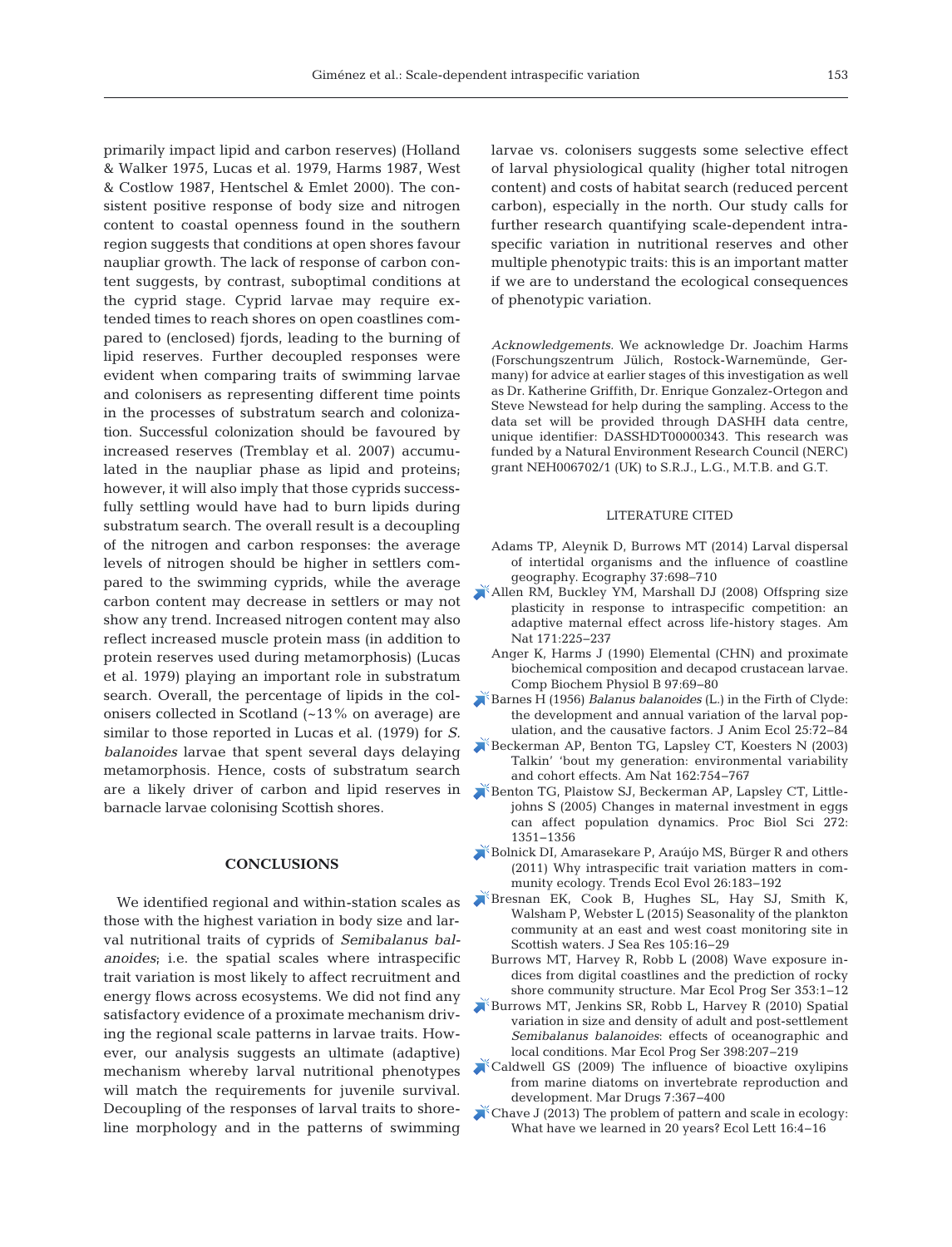- [Connell JH \(1961\) Effects of competition, predation by](https://doi.org/10.2307/1950746) *Thais lapillus*, and other factors on natural populations of the marine barnacle *Balanus balanoides.* Ecol Monogr 31: 61−104
- [Crisp DJ \(1962\) The planktonic stages of the cirripedia](https://doi.org/10.1163/156854062X00436) *Balanus balanoides* (L.) and *Balanus balanus* (L.) from north temperate waters. Crustaceana 3: 207−221
- [Crockett EL \(1998\) Cholesterol function in plasma mem](https://doi.org/10.1093/icb/38.2.291)branes from ectotherms: membrane-specific roles in adaptation to temperature. Am Zool 38: 291−304
- [Dufresne F, Bourget E, Bernatchez L \(2002\) Differential pat](https://www.ncbi.nlm.nih.gov/entrez/query.fcgi?cmd=Retrieve&db=PubMed&list_uids=11903909&dopt=Abstract)terns of spatial divergence in microsatellite and allozyme alleles: further evidence for locus-specific selection in the acorn barnacle, *Semibalanus balanoides*? Mol Ecol 11: 113−123
- $\blacktriangleright$  Ellner SP (2013) Rapid evolution: from genes to communities, and back again? Funct Ecol 27: 1087−1099
	- Folch J, Lees N, Sloane-Stanley GH (1957) A simple method for the isolation and purification of total lipids from animal tissues. J Chromatogr A 43: 120−126
	- Galecki A, Burzykowski T (2013) Linear mixed-effect models using R. Springer, Heidelberg
- [Giménez L \(2010\) Relationships between habitat conditions,](https://www.ncbi.nlm.nih.gov/entrez/query.fcgi?cmd=Retrieve&db=PubMed&list_uids=20503872&dopt=Abstract) larval traits, and juvenile performance in a marine invertebrate. Ecology 91: 1401−1413
- [Giménez L, Jenkins SR \(2013\) Combining traits and density](https://www.ncbi.nlm.nih.gov/entrez/query.fcgi?cmd=Retrieve&db=PubMed&list_uids=23469247&dopt=Abstract) to model recruitment of sessile organisms. PLOS ONE 8: e57849
- [Hamilton SL, Regetz J, Warner RR \(2008\) Postsettlement sur](https://www.ncbi.nlm.nih.gov/entrez/query.fcgi?cmd=Retrieve&db=PubMed&list_uids=18230727&dopt=Abstract)vival linked to larval life in a marine fish. Proc Natl Acad Sci USA 105: 1561−1566
	- Harms J (1987) Energy budget for the larval development of *Elminius modestus* (Crustacea:Cirripedia). Helgol Mar Res 41:45-67
- [Hentschel BT, Emlet RB \(2000\) Metamorphosis of barnacle](https://doi.org/10.1890/0012-9658(2000)081%5b3495%3AMOBNEO%5d2.0.CO%3B2) nauplii: effects of food variability and a comparison with amphibian models. Ecology 81: 3495−3508
- $\blacktriangleright$  [Holland DL, Walker G \(1975\) The biochemical composition](https://doi.org/10.1093/icesjms/36.2.162) of the cypris larva of the barnacle *Balanus balanoides* L. J Cons Int Explor Mer 36: 162−165
- [Hurtado MA, Racotta IS, Arcos F, Morales-Bojórquez E,](https://www.ncbi.nlm.nih.gov/entrez/query.fcgi?cmd=Retrieve&db=PubMed&list_uids=22613818&dopt=Abstract) Moal J, Soudant P, Palacios E (2012) Seasonal variations of biochemical, pigment, fatty acid, and sterol compositions in female *Crassostrea corteziensis* oysters in relation to the reproductive cycle. Comp Biochem Physiol B 163: 172−183
- [Ianora A, Miralto A, Poulet S, Carotenuto Y and others \(2004\)](https://www.ncbi.nlm.nih.gov/entrez/query.fcgi?cmd=Retrieve&db=PubMed&list_uids=15164060&dopt=Abstract) Aldehyde suppression of copepod recruitment in blooms of a ubiquitous planktonic diatom. Nature 429:403-407
- [Jarrett JN \(2003\) Seasonal variation in larval condition and](https://doi.org/10.1890/0012-9658(2003)084%5b0384%3ASVILCA%5d2.0.CO%3B2) postsettlement performance of the barnacle *Semibalanus balanoides.* Ecology 84:384-390
- [Jenkins SR, Murua J, Burrows MT \(2008\) Temporal changes](https://www.ncbi.nlm.nih.gov/entrez/query.fcgi?cmd=Retrieve&db=PubMed&list_uids=18284479&dopt=Abstract) in the strength of density-dependent mortality and growth in intertidal barnacles. J Anim Ecol 77: 573−584
- $\mathbb{R}^k$  [Kawecki T, Stearns S \(1993\) The evolution of life histories in](https://doi.org/10.1007/BF01239386) spatially heterogeneous environments: optimal reaction norms revisited. Evol Ecol 7: 155−174
	- Kendall MA, Bowman RS, Williamson P (1982) Settlement patterns, density and stability in the barnacle *Balanus balanoides*. Neth J Sea Res 16:119–126
- Lenormand T  $(2002)$  Gene flow and the limits to natural selection. Trends Ecol Evol 17: 183−189
- [Levin S \(1992\) The problem of pattern and scale in ecology.](https://doi.org/10.2307/1941447) Ecology 73: 1943−1967
- [Levin LA \(2006\) Recent progress in understanding larval](https://www.ncbi.nlm.nih.gov/entrez/query.fcgi?cmd=Retrieve&db=PubMed&list_uids=21672742&dopt=Abstract) dispersal: new directions and digressions. Integr Comp Biol 46: 282−297
- [Lucas MI, Walker G, Holland DL, Crisp DJ \(1979\) An energy](https://doi.org/10.1007/BF00396822) budget for the free-swimming and metamorphosing larvae of *Balanus balanoides* (Crustacea: Cirripedia). Mar Biol 55:221-229
- [Marshall DJ, Morgan SG \(2011\) Ecological and evolutionary](https://www.ncbi.nlm.nih.gov/entrez/query.fcgi?cmd=Retrieve&db=PubMed&list_uids=21959162&dopt=Abstract) consequences of linked life-history stages in the sea. Curr Biol 21: R718−R725
- [Marshall DJ, Monro K, Bode M, Keough MJ, Swearer S](https://www.ncbi.nlm.nih.gov/entrez/query.fcgi?cmd=Retrieve&db=PubMed&list_uids=19968695&dopt=Abstract) (2010) Phenotype: environment mismatches reduce connectivity in the sea. Ecol Lett 13: 128−140
	- Martin-Creuzburg D, von Elert R (2009) Ecological significance of sterols in aquatic food webs. In:Arts MT, Brett MT, Kainz MJ (eds) Lipids in aquatic environments. Springer, New York, NY, p 43−64
- [McLachlan AJ, Ladle RJ \(2011\) Barriers to adaptive reason](https://www.ncbi.nlm.nih.gov/entrez/query.fcgi?cmd=Retrieve&db=PubMed&list_uids=20955361&dopt=Abstract)ing in community ecology. Biol Rev Camb Philos Soc 86: 543−548
- [Menge BA, Lubchenco J, Bracken MES, Chan F and others](https://www.ncbi.nlm.nih.gov/entrez/query.fcgi?cmd=Retrieve&db=PubMed&list_uids=14512513&dopt=Abstract) (2003) Coastal oceanography sets the pace of rocky intertidal community dynamics. Proc Natl Acad Sci USA 100: 12229−12234
- [Metz J, von Oppen J, Tielbörger K \(2015\) Parental environ](https://doi.org/10.1111/1365-2745.12411)mental effects due to contrasting watering adapt competitive ability, but not drought tolerance, in offspring of a semi-arid annual Brassicaceae. J Ecol 103:990-997
- [Moran A, Emlet R \(2001\) Offspring size and performance in](https://doi.org/10.1890/0012-9658(2001)082%5b1597%3AOSAPIV%5d2.0.CO%3B2) variable environments: field studies on a marine snail. Ecology 82: 1597−1612
	- Moyse J (1963) A comparison of the value of various flagellates and diatoms as food for barnacle larvae. ICES J Mar Sci 28: 175−187
- [Olsen RE, Henderson RJ \(1989\) The rapid analysis of neutral](https://doi.org/10.1016/0022-0981(89)90056-7) and polar marine lipids using double-development HPTLC and scanning densitometry. J Exp Mar Biol Ecol 129: 189−197
- [Parent GJ, Pernet F, Tremblay R, Sévigny JM, Ouellette M](https://doi.org/10.3354/ab00073) (2008) Remodeling of membrane lipids in gills of adult hard clam *Mercenaria mercenaria* during declining temperature. Aquat Biol 3: 101−109
- [Pechenik JA \(2006\) Larval experience and latent effects:](https://www.ncbi.nlm.nih.gov/entrez/query.fcgi?cmd=Retrieve&db=PubMed&list_uids=21672745&dopt=Abstract)  metamorphosis is not a new beginning. Integr Comp Biol 46: 323−333
- $$$ [Pechenik JA, Wendt DE, Jarrett JN \(1998\) Metamorphosis is](https://doi.org/10.2307/1313294) not a new beginning. Bioscience 48: 901−910
- [Pernet F, Tremblay R, Redjah I, Sévigny JM, Gionet C \(2008\)](https://www.ncbi.nlm.nih.gov/entrez/query.fcgi?cmd=Retrieve&db=PubMed&list_uids=18310122&dopt=Abstract) Physiological and biochemical traits correlate with differences in growth rate and temperature adaptation among groups of the eastern oyster *Crassostrea virginica.* J Exp Biol 211:969-977
- [Phillips NE \(2006\) Natural variability in size and condition at](https://www.ncbi.nlm.nih.gov/entrez/query.fcgi?cmd=Retrieve&db=PubMed&list_uids=21672770&dopt=Abstract) settlement of 3 species of marine invertebrates. Integr Comp Biol 46:598-604
	- Pineda J, Starczak V, Stueckle TA (2006) Timing of successful settlement: demonstration of a recruitment window in the barnacle *Semibalanus balanoides*. Mar Ecol Prog Ser 320:233–237
	- Pinheiro J, Bates D (2000) Mixed effects models in S and S plus. Springer, New York, NY
- [Pinheiro J, Bates D DebRoy S, Sarkar D, R Core Team \(2015\)](http://CRAN.R-project.org/package=nlme) nlme: linear and nonlinear mixed effects models. R package version 3.1-120. http://CRAN.R-project.org/package= nlme